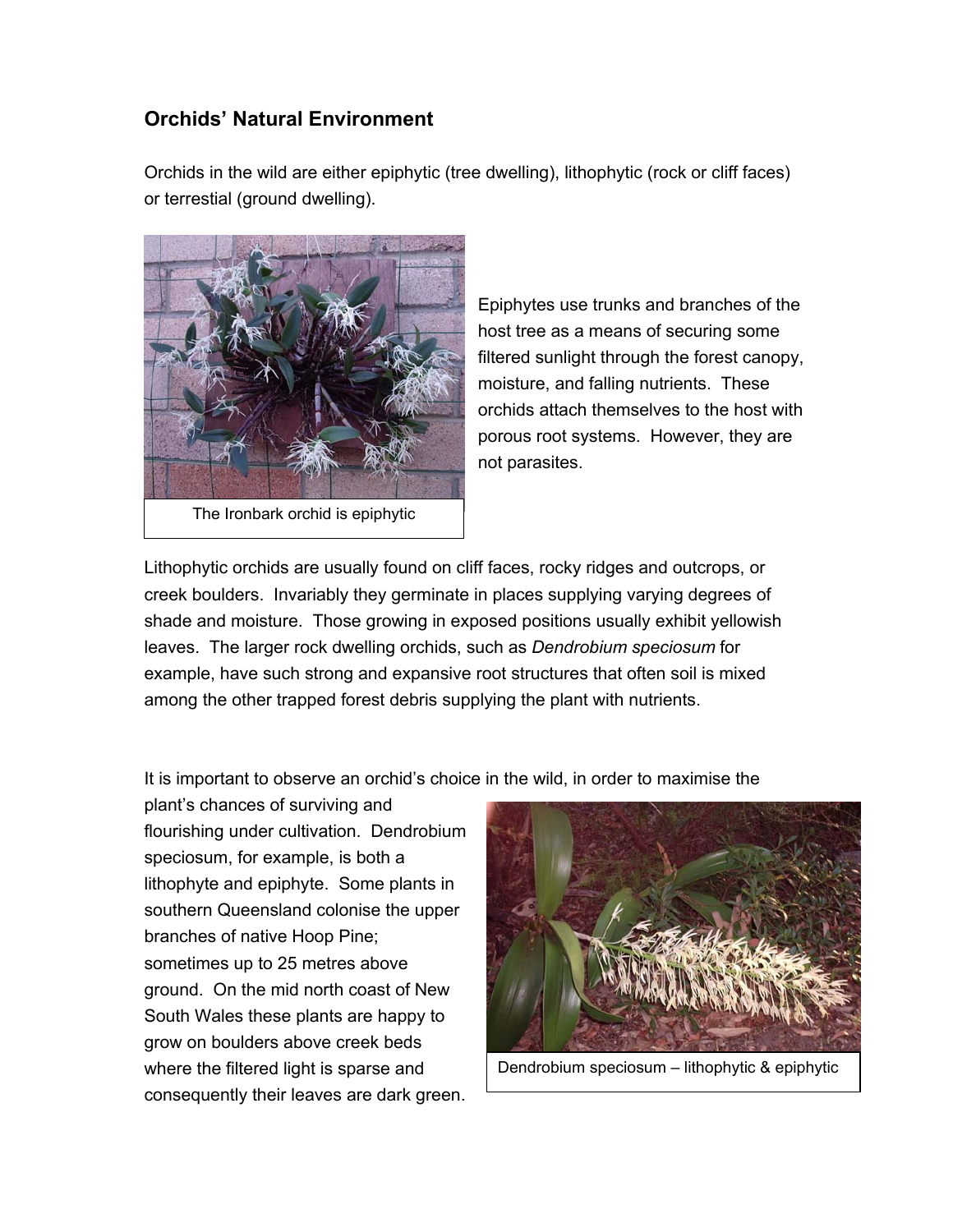Some terrestial species and each of the three native species of cymbidium orchids have a special relationship with rotting timber. The roots of these orchids enjoy the benefit of the fungus present in the timber or earth. This relationship is known as mycorrhiza and in cultivation it is preferable to replicate this condition in the careful use of appropriate potting media. Photo of native

cymbidium on log

In order to determine the classification or habitat of an orchid

you have purchased, we suggest you either consult the leading work on native orchids by David L Jones *Native Orchids of Australia*, or telephone John Brogan at Brogan Garden Service (02 9858 3985 or 0419 279 716) who will be happy to assist.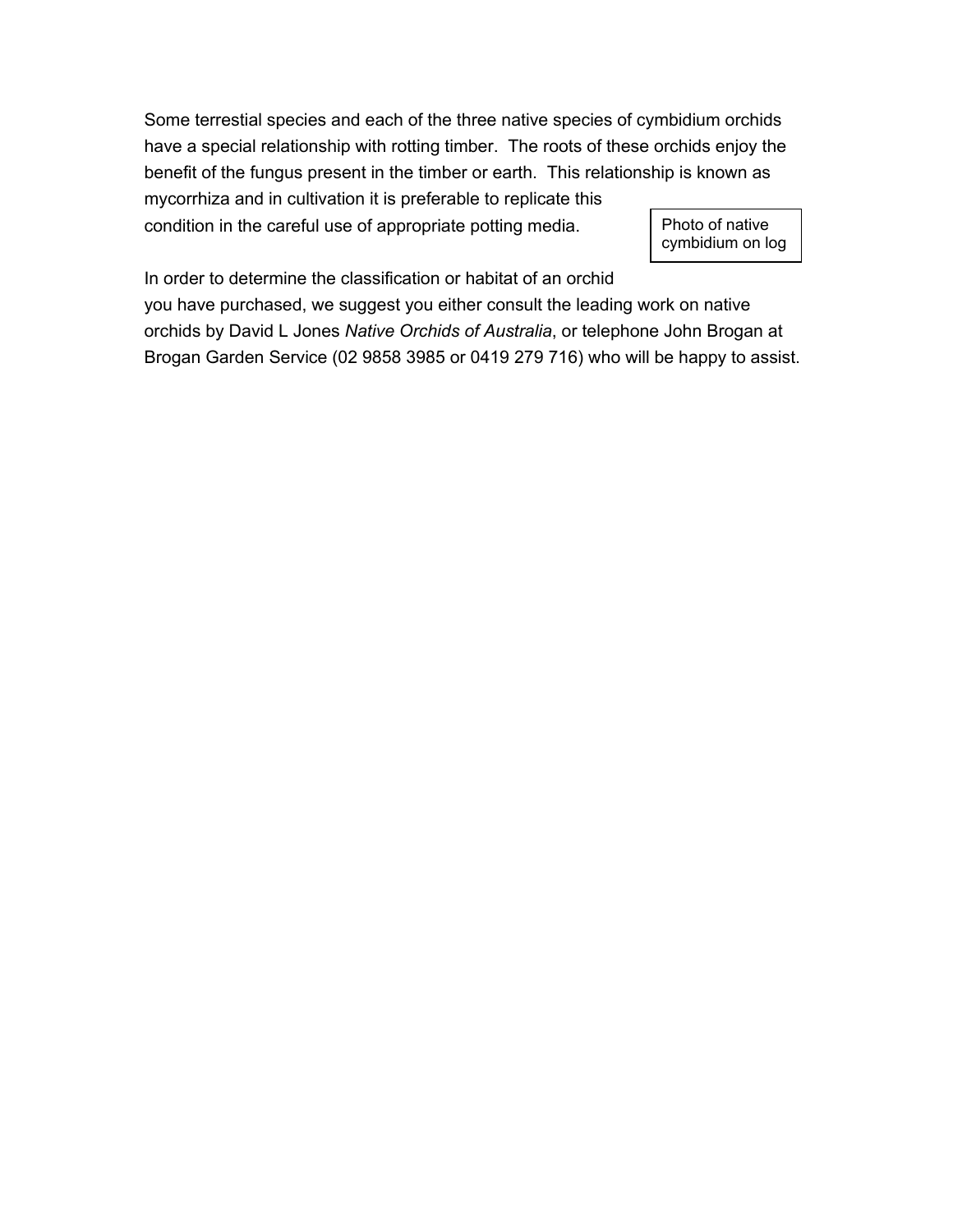## **Orchid Care**

Basic care requirements for native epiphytic and lithophytic orchids are as follows:

- Avoid exposure to frost, by either keeping the plant on a semi-indoor veranda during the winter months, or ensuring your shade house is covered with 50% shade-cloth on both the top **AND** sides. Frost not only falls but moves transversely, particularly where there is minute air movement overnight.
- Spray the plant with water (or use a mister) for a few minutes each morning. In the hotter months an afternoon spray would be beneficial.
- The plant should enjoy an environment where it is protected from direct sunlight, and is allowed, at some stage during the day, to dry out.
- The most critical part of an orchid plant is its root structure. If the roots are healthy then the plant will flourish given the correct care and appropriate environment.
- Insect pests abound, but a simple approach is to take these three steps:
	- (a) grow a Leptospermum liversidgei near your shade house. This plant discourages pests;
	- (b) if snails and slugs are a problem, leave a saucer or two, half filled with beer, on the ground near where they congregate. They will drown in the beer;
	- (c) aphids are an enemy of native orchid blossom buds. They will suck out the goodness from a developing flower spike and destroy the very essence of the plant's attractiveness. To counter aphids, spray lightly with a pyrethrin based insecticide as directed, but **DO NOT** use any preparation containing white oil. White oil clogs, and inhibits, the functions of orchid roots.

Photo of terrestial orchid

Terrestial orchids form miniature potato like bulbs in the potting media. Seasonally they produce leaves and usually a single flower spike, while some species produce only a leafless flower

spike. These plants should be potted in a mix of peat moss, fine and coarse sand, and finely chopped aged eucalyptus mulch or pine bark. When the leaves and flower spike die away the small bulbs may be uncovered and re-potted for next season.

If you require a show-class plant then it is preferable to grade the bulbs according to size. For example, a small pot of 5 or 6 similarly-sized bulbs should produce 5 or 6 flower spikes of even height.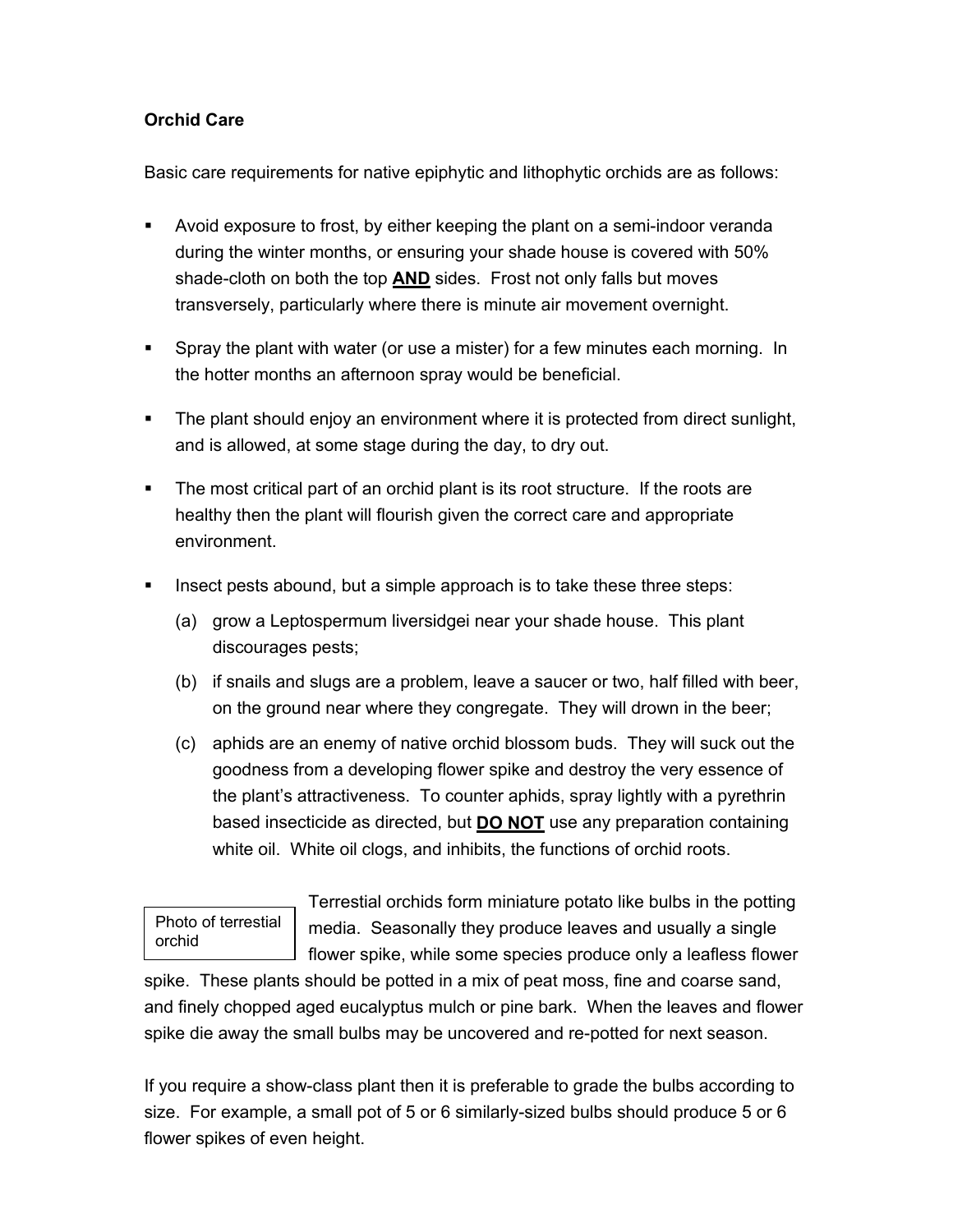Terrestials require the same treatment as the other natives, so far as care and pests are concerned. Be particularly careful though, of grubs which attack developing flower spikes.

## **Our Orchids**

Brogan Garden Service is licensed to salvage damaged and exposed plants due to legitimate forestry operations. Due to concern for the wild environment, NSW and Queensland State Forest Departments take care to log only those areas of timber producing forest that do not result in threatened fauna and sensitive flora being damaged. For example, we are not permitted to remove plants from riparian (creek bed) areas or from forest segments isolated for the protection of specific species of fauna.

Some of the orchids offered by Brogan Garden Service have been salvaged from forest areas where logging has occurred, fire breaks have been built, road bridges built, or damage has occurred to plants from natural causes such as high winds or storms felling trees onto the forest floor.



A Beech orchid mounted on varnished weathered hardwood

Many of our products have been grown from seed using the "flasking" method.



Our product is easily recognisable by its attractive label as shown below.